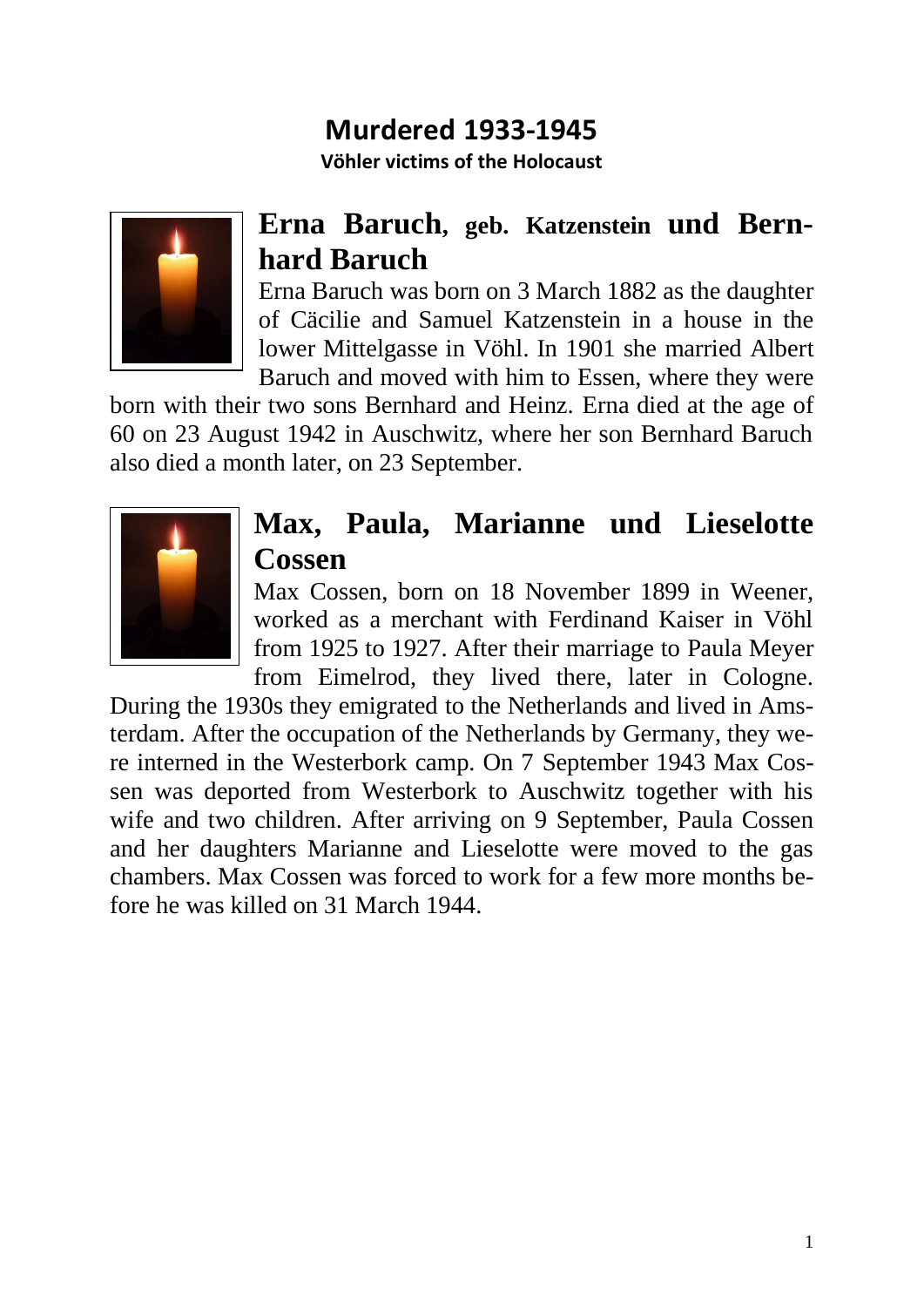

# **Julius, Jenny und Kurt Flörsheim**

Julius Flörsheim, born on 25. 10. 1883 in Wolfhagen, was a teacher at the Jewish school in Vöhl from 1907 to 1914. In 1913 he was one of the founders of a shooting club. In 1914 he moved to Frankfurt as a middle school teacher, where he taught at various schools until

1935, then until October 1941 in institutions for Jewish children. After the pogrom night, he came to Buchenwald concentration camp for six weeks at the end of 1938. In October 1941 he was deported to Lodz with his wife Jenny and son Kurt. There he died of exhaustion in early 1942, according to witnesses. Jenny Flörsheim was probably gassed in Chelmno in 1942/43, while son Kurt Flörsheim was killed in Auschwitz in 1944/45.



### **Beate Frankenthal**

Johanna and Bernhard Frankenthal's daughter Beate was born on 7 June 1892 in Vöhl. She was considered a very reserved woman in the village and remained single. Beate Frankenthal was deported to Kassel at the end of May 1942 and from there on Tuesday, June 1, to

the east. On 3 June, the train arrived in Sobibor, where the train passengers were gassed immediately upon their arrival. Beate Frankenthal's name is recorded in the Commemorative Book of the nearby Majdanek camp. Possibly she died there.



### **Berta Frankenthal**

was born on September 6, 1887 as the daughter of the Vöhler merchant Hermann Hirsch Frankenthal and his wife Emma. In eyewitness essays, she is described as a caring and helpful woman. After her father's early death, she continued to run his business on a small sca-

le. She lived in a small house in the Arolser Straße. Shortly after the death of her mother in the spring of 1940, she moved to Frankfurt, from where she was deported to the East on 22 November 1941. Members of SS Einsatzgruppe A shot them on the 25th November in Fort IX in Kaunas (Lithuania).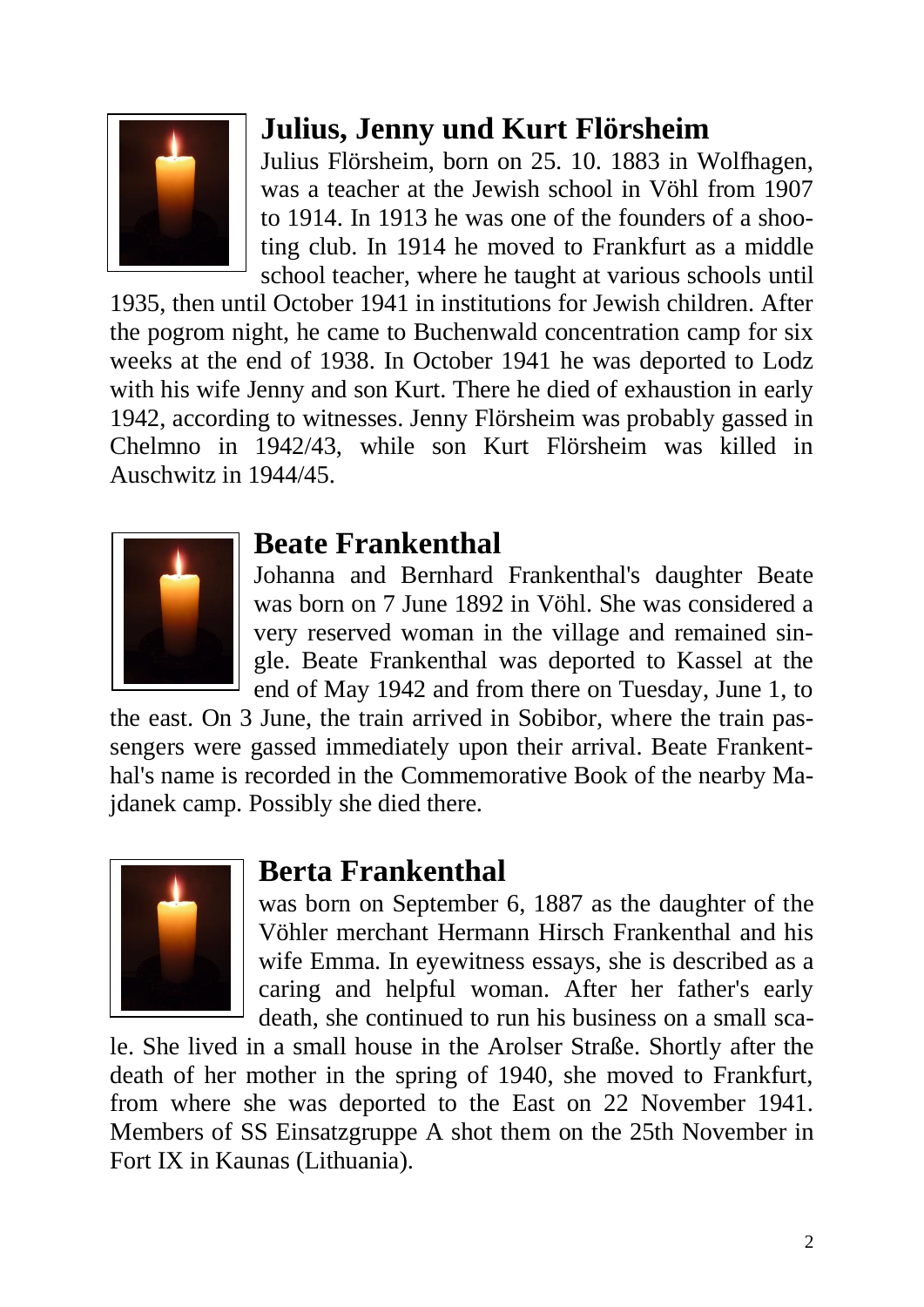

## **Johanna Frankenthal, geb. Bachrach**

Johanna Frankenthal was born on 7 July 1868 in Langenschwarz near Hünfeld and married Bernhard Frankenthal in 1891. The couple lived with their daughters Beate and Ida on the school mountain in the center of Vöhl. In the early morning of September 6, 1942, they

the Mayor and another leading Vöhler NSDAP member get her out of her house and took she to Itter station. From there she was deported via Kassel on 7 September to Theresienstadt, where she died on 18 November 1942 at the age of 74.



### **Lina Goldblum, geb. Blum**

was born on 18.7.1884 as the child of the Vöhler Abraham and Frida Blum. In 1906 she married the merchant Adolf Goldblum from Witten and moved to him. The two ran a grocery store there. They were born with their son Heinz. In 1921, Lina Goldblum donated to the

foundation of the Memorial to the Fallen of World War I, in which her brother Louis died. Lina Goldblum died on 13 October 1937 at the age of 53.



### **Emma Hirsch, geb. Katz**

was born on 2. January 1882 in Korbach. She married Maximilian Hirsch and moved to Sachsenhausen. The children Bernhard, Hildegard and Else were born to them. In 1934 her husband died and she moved back to Korbach. At the end of September 1939 she lived with

her sister Hermine Rothschild in Vöhl for a few weeks, probably to help her after the death of her husband Alfred Rothschild, and then moved back to Korbach. On June 1, 1942, she was deported from Kassel via Lublin to Sobibor, where she probably died on June 3 in a gas chamber.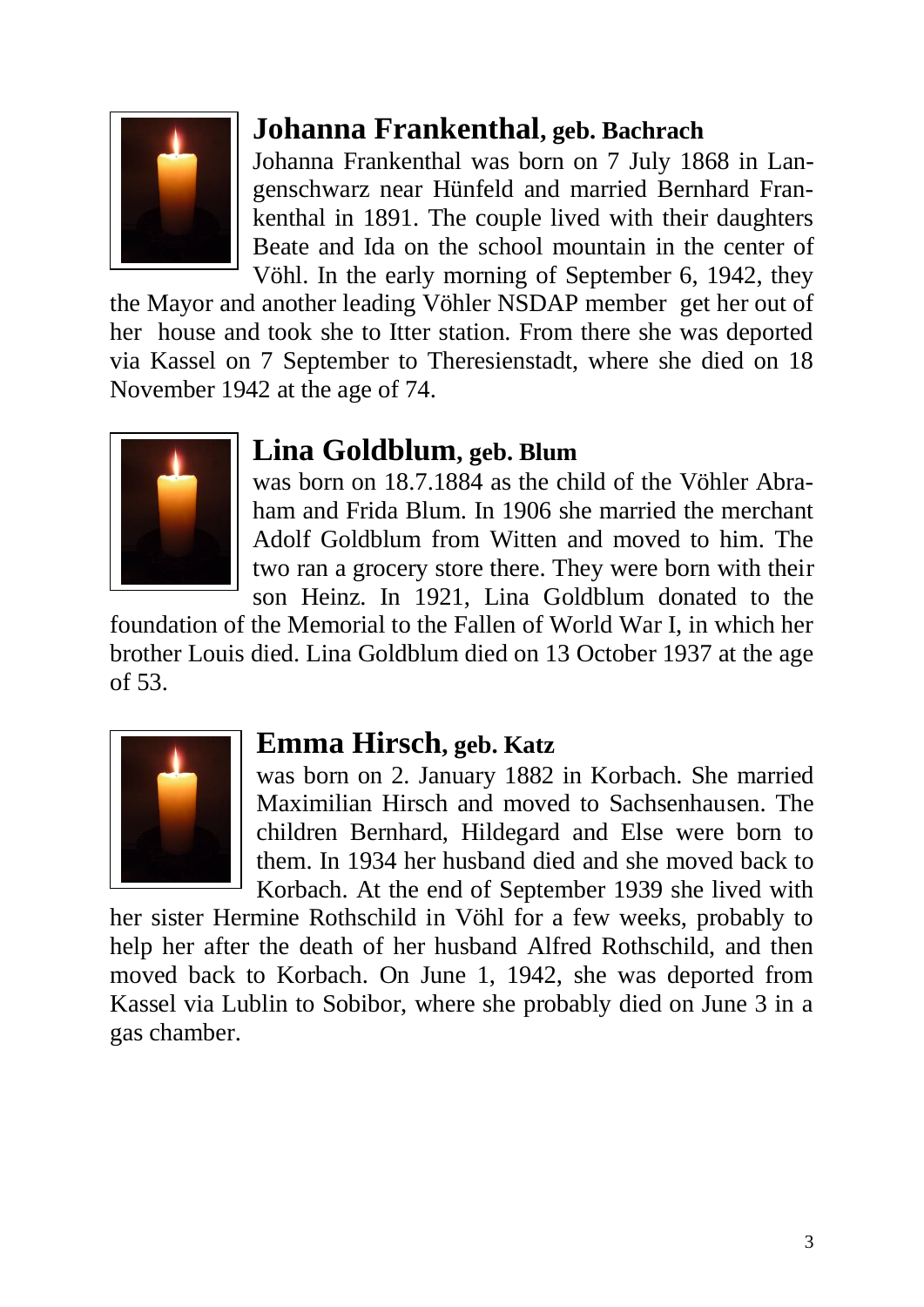

early 1940s.



### **Johanna Jacobs, geb. Blum**

also comes from the old Vöhler family Blum, which has been established at least since 1705 with residence. She was born in 1890 as the daughter of merchants Abraham and Frida Blum. Her last known place is the Latvinian capital Riga, where she was probably killed in the

### **Johanna Jacobs, geb. Laser**

was born on 22.3.1890 in Vöhl as the daughter of the Jewish teacher Joseph Laser and his wife Bertha. After her father's death in 1907, she moved with her mother to Kassel. In 1931 she married the plumber Justus Jacobs and lived with him in Gelsenkirchen. From there she

was "evacuated" in 1942, as one euphemistically called. She died on 5 Nov. 1943 in the gas chambers of Auschwitz.



### **Ferdinand und Ida Kaiser**

Ferdinand Kaiser was born on January 10, 1866. His parents moved from Basdorf to Vöhl in the middle of the 19th century to a house in the upper Arolser Straße. In February 1903, the widower married Ida Löwenstern, who was born in Korbach in 1869 and gave birth to two

more children. Together with a partner, he drove the "Kaiser-Café" in Korbach from 1908 to 1912. With his family he continued to live in Vöhl, where he ran a business for manufactured goods, national products and fertilizers. At the beginning of the century he was a member of the municipal council and the ways commission and worked as an honorary judge in court. He was one of the founders of the war memorial for the fallen of world war. In 1935 he sold his business in Vöhl and in 1936 moved with his wife Ida to relatives in Frankfurt. On 19 August 1942 they were deported to Theresienstadt, where Ida Kaiser died on 17 March and Ferdinand on 20 December 1943.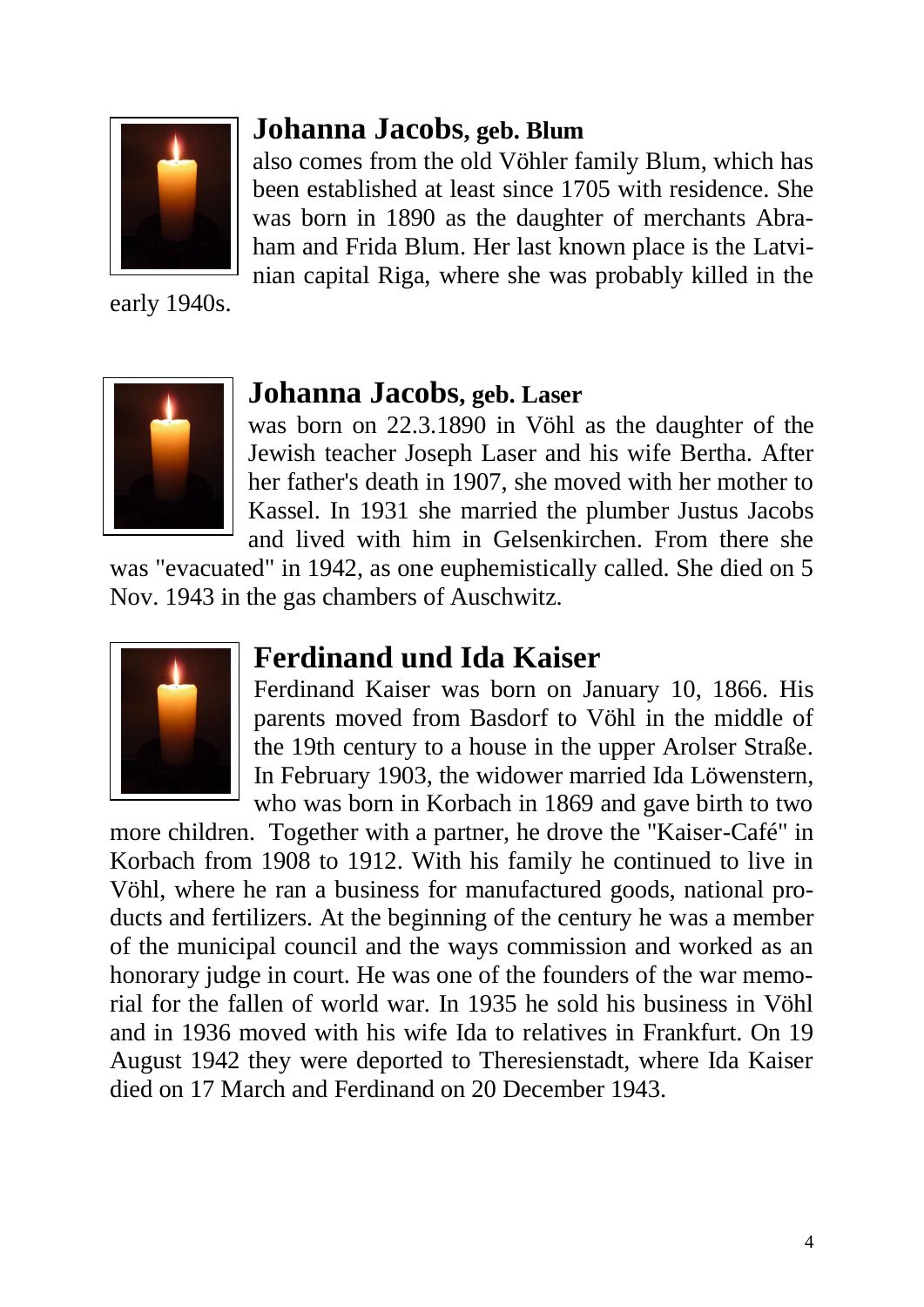

## **Ruth, Helmut und Robert Katzenstein**

Ruth Katzenstein was born on 8 December 1911 in Vöhl, the daughter of Moritz Mildenberg and his wife Helene, née Kugelmann. Ruth married Helmut Katzenstein and lived with him during the war in Amsterdam, where son Robert was born. The three were interned in

the Westerbork concentration camp and deported to Auschwitz-Birkenau on 31 August 1943. On September 3, 1943, the train arrived there, and most of the occupants – including Ruth and three-year-old Robert Katzenstein – were gassed on the day of their arrival. Helmut Katzenstein was admitted to the camp, had to perform forced labour and died on 31 March 1944 in Auschwitz.



### **Friederike Katzenstein, geb. Jakob,**

named Rickchen, was born on 24.6.1870 in Sachsenhausen. In 1906 she first came to Vöhl as a housemaid to Samuel Katzenstein, who had just been widowed, and married the now 76-year-old man a few months later. After his death, she continued his colonial goods

business alone. On September 6, 1942, she was taken out of the house by two men at four o'clock at night and left Vöhl with the things she could pack in a backpack. A witness told how she saw little Rickchen Katzenstein walking along Basdorfer Straße with her backpack on her back between two big men. She was deported from Itter station to Kassel and from there to Theresienstadt on 8 September. She died there on 19 September at the age of 72.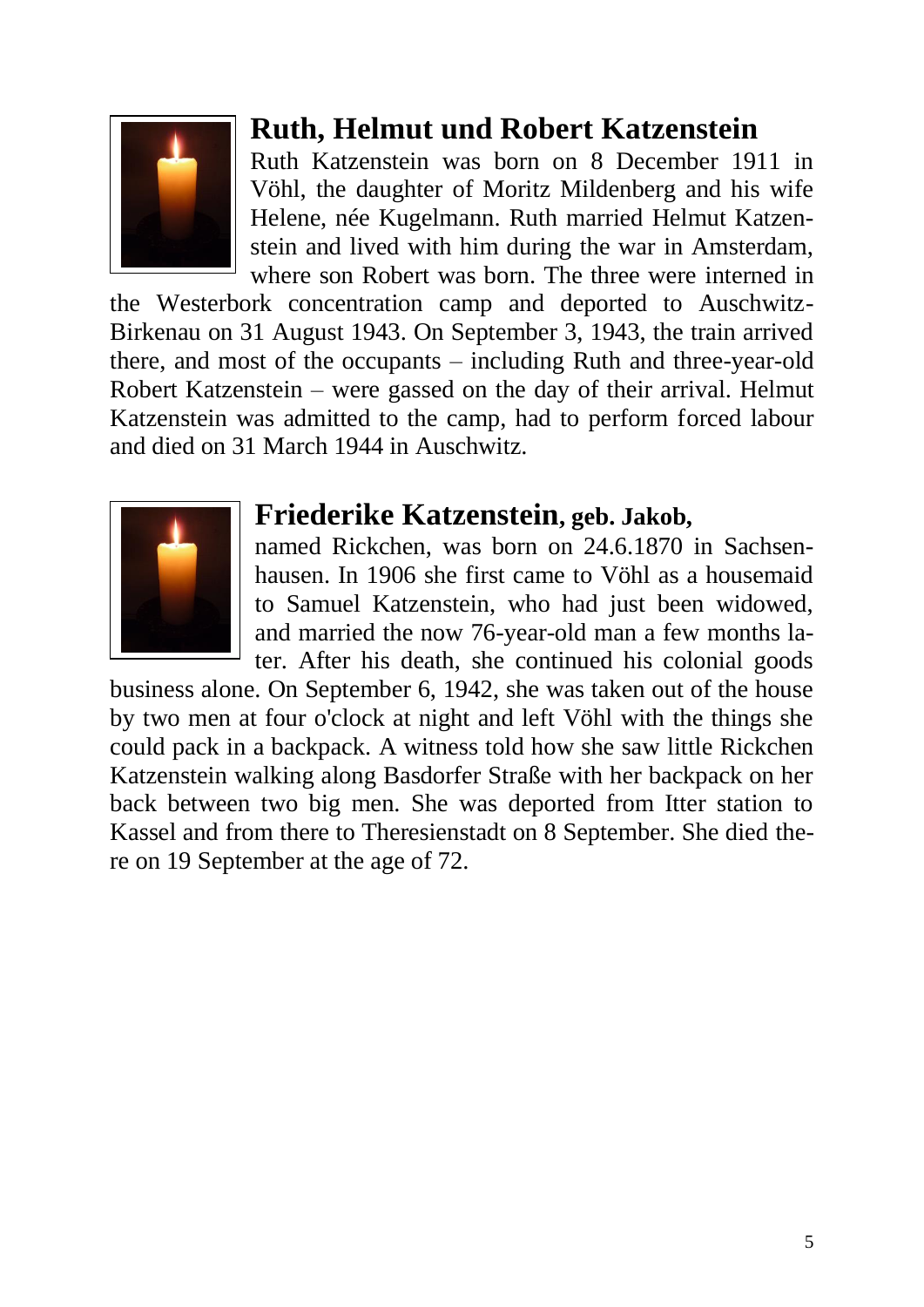

### **Dina Kratzenstein, geb. Strauß**

was born on 14.4.1867 in Eimelrod. After her marriage to the Marienhagen innkeeper, merchant and farmer Felix Kratzenstein, she lived with him in the building, which is now known as the "old country school home". They had four children: Hermann, Hedwig, Herda and

Julius. In January 1936 she emigrated with the family of her daughter Hedwig to Holland. At an unknown time, she was interned in the Westerbork concentration camp, from where she was taken to the Sobibor detention centre on 27 April 1943. After her arrival on April 30, she was probably gassed immediately.



## **Hermann, Emilie, Ilse und Erich Kratzenstein**

Hermann Kratzenstein was born on 5.2.1891 in Marienhagen as the son of Felix and Dina Kratzenstein. Right at the beginning of World War I, he was awarded the Iron Cross for his bravery in front of the enemy. In

1918 he married Emilie, née Wertheim, and moved to Niedermarsberg. The couple had three children: Erich, Hilde and Ilse. Probably before the beginning of the war they moved to the Netherlands and lived in Enschede. On 21 April 1943 Hermann and Emilie were deported to Theresienstadt, and on 20 January 1944 Ilse and Erich Kratzenstein. On 28 September Hermann and Erich Kratzenstein were taken to Auschwitz, and on 4 October Emilie and Ilse to Auschwitz; The latter arrived two days later and were probably gassed immediately upon arrival. On 22.10.1944 Hermann Kratzenstein was transferred to the command of Leitmeritz of the Flossenbürg concentration camp, where he died on 27 January 1945. Erich Kratzenstein came to the Flossenbürg concentration camp, probably to do forced labor in the quarry there. The 17-year-old died there on 31 March 1945, a few weeks before the end of the war.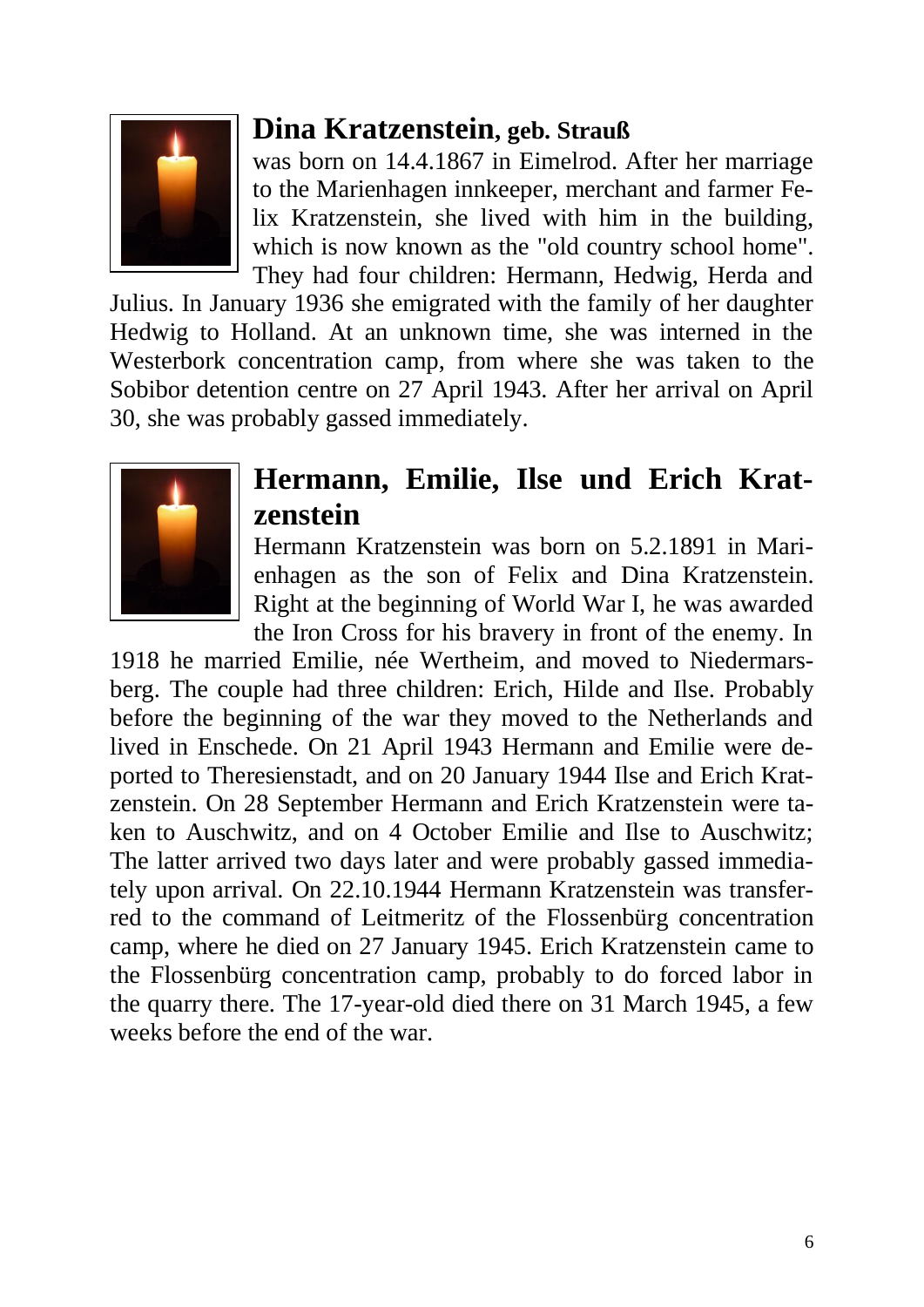

### **Antonie Kugelmann**

was born on Feb. 5, 1886, the daughter of Isaac and Sara Kugelmann. Together with her four siblings she grew up in a house in the Vöhler Kirchweg. In Frankfurt she learned the profession of seamstress and worked as a housekeeper. In 1921 she was one of the foun-

ders of the Memorial to the Fallen of the First World War at the Masloh, to which she felt obliged mainly because her brother Max had fallen in this war. In the mid-thirties she lived in Cologne. On 30 October 1941 she was transferred to Lodz, where she lived until her murder in the extermination camp Chelmno (Kulmhof) in May 1942.



#### **Helene Kugelmann**

was born on October 8, 1888 in Korbach. Her mother died in 1888, and his father died 20 years later. In 1911 she married the Vöhler butcher Moritz Mildenberg. She moved to him and they had daughters Ruth and Else. The couple divorced in 1924. Helene took her maiden

name again and moved with her daughters to Schwerte. In the 1930s she emigrated to the Netherlands with the family of her now married daughter Ruth; they lived in Amsterdam. Especially tragic: In 1938 she visits her daughter Else in Palestine, but she returns to the Netherlands. After the invasion of the Germans, she was interned with the family of her daughter Ruth in the Westerbork concentration camp. Ruth was deported to Auschwitz with her husband and son at the end of August 1943; Helene followed three weeks later, on September 21. On September 23rd the train arrived at the destination. Helene Kugelmann was gassed on the day of arrival.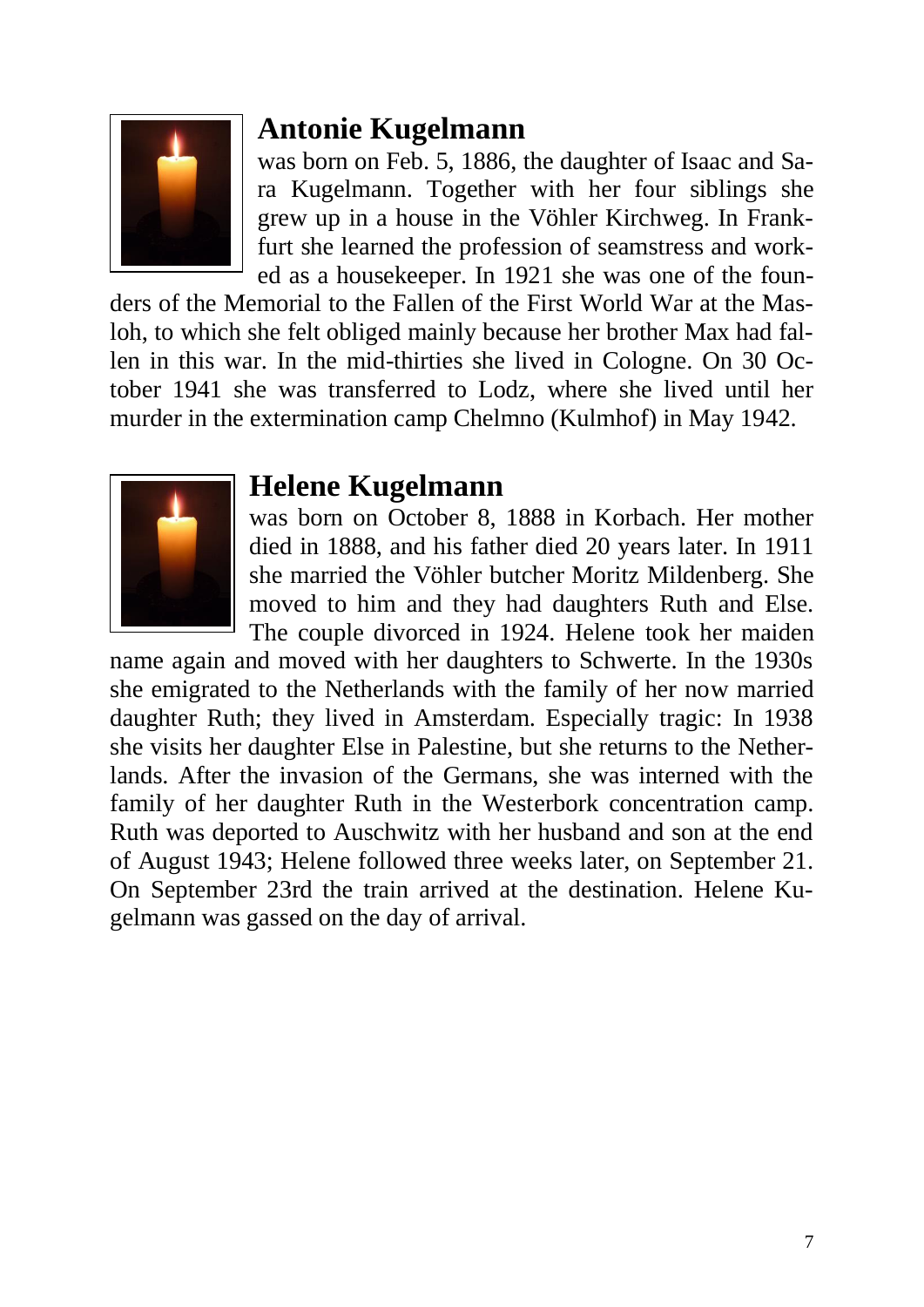

## **Helene Külsheimer**

was born on 15.2. 1874 as the daughter of the merchant Bendix and his wife Rosa Külsheimer in Basdorf, where she lived together with her five siblings. The Külsheimer family has demonstrably lived there before 1800. Helene Külsheimer then moved to Bad Wildun-

gen and from the mid-30s to Kassel. On 7 September 1942 she was deported to Theresienstadt, where she slept in an attic for five months and occasionally got to eat bread and potatoes. She died there on 17 November 1942 of dysentery and abdominal typhoid fever. A rabbi gave the funeral speech for 50 dead at the same time. She was buried in a beautiful linen cloth, as a friend wrote to the relatives in Palestine



## **Leopold, Else-Eva und Heinz-Egon Laser**

Leopold Laser was born on 29.2.1884 in Vöhl as the son of the Jewish teacher Joseph Laser and his first wife Karoline, where he also grew up together with his six siblings. The Lasers lived in the large house on Arolser Straße, which had been built by Ascher Rothschild and

which also housed the Jewish School. Leopold Laser was an apprentice in action at Eisenach, then also worked in Bochum and Hüsten and married Else Goldberg. The couple had three children. The family last lived in Hagen. Leopold and Else-Eva Laser and their son Heinz-Egon were deported from Hagen to Auschwitz on 2 March 1943 and probably gassed on the next day.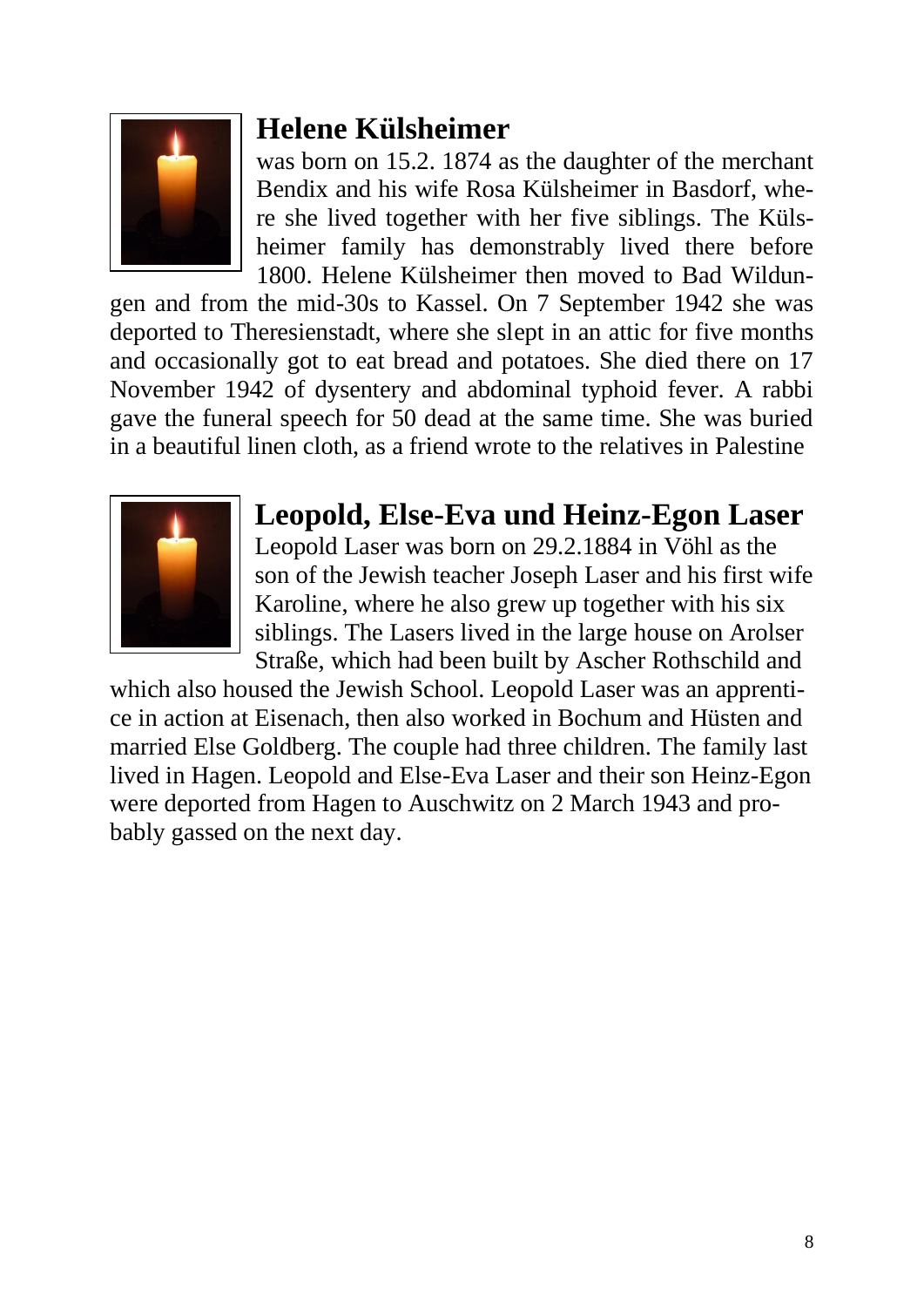

## **Markus, Minna und Sally Lazarus**

Markus Lazarus was born on June 18, 1867 in Oberwerba, the son of Hirsch and Schönchen Lazarus. Around 1890 he married Minna Rosenbaum, moved with her to Vöhl and lived in a house near Brunkel and Kirle. They were born with two children, the second of

whom died after a few days. Around 1900 he married Minna Müller from Herleshausen. Son Sally was born in 1901. From 1905 they lived in Kassel. On 7 September 1942, Markus and Minna Lazarus were deported to Theresienstadt. Markus Lazarus died there on May 4, 1943, his wife Minna six weeks later on June 19, 1943. Son Sally Lazarus died on February 25, 1945 in the Mauthausen concentration camp.



### **Minna Lazarus**

was born on 8.2. 1879 as the daughter of Hirsch and Schönchen Lazarus in Oberwerba and moved with them to Vöhl, where she grew up. From 1915 she lived in Kassel; from there she was deported to the Riga Ghetto on 9 December 1941. There their trace is lost.



## **Gustav, Selma, Arno und Norbert Lorsch**

The Lorsch family lived in Alsfeld. Gustav Lorsch, born in 1894, worked for some time as a trade assistant with Abraham Blum in Vöhl. He, his wife Selma, née Stiefel (1898) and the children Arno (1927) and Norbert (1928) were deported from Darmstadt to Poland on 30 Septem-

ber 1942 and probably gassed in the extermination camp Treblinka.



### **Ludwig Meyer**

born on 17.10.1912 in Bremke, son of the Jewish teacher Louis Meyer and his wife Paula, lived with his family between 1914 and 1926 in Vöhl, then in Korbach. According to a brother, he was a victim of the Holocaust. Nothing is known about the time and place of

death.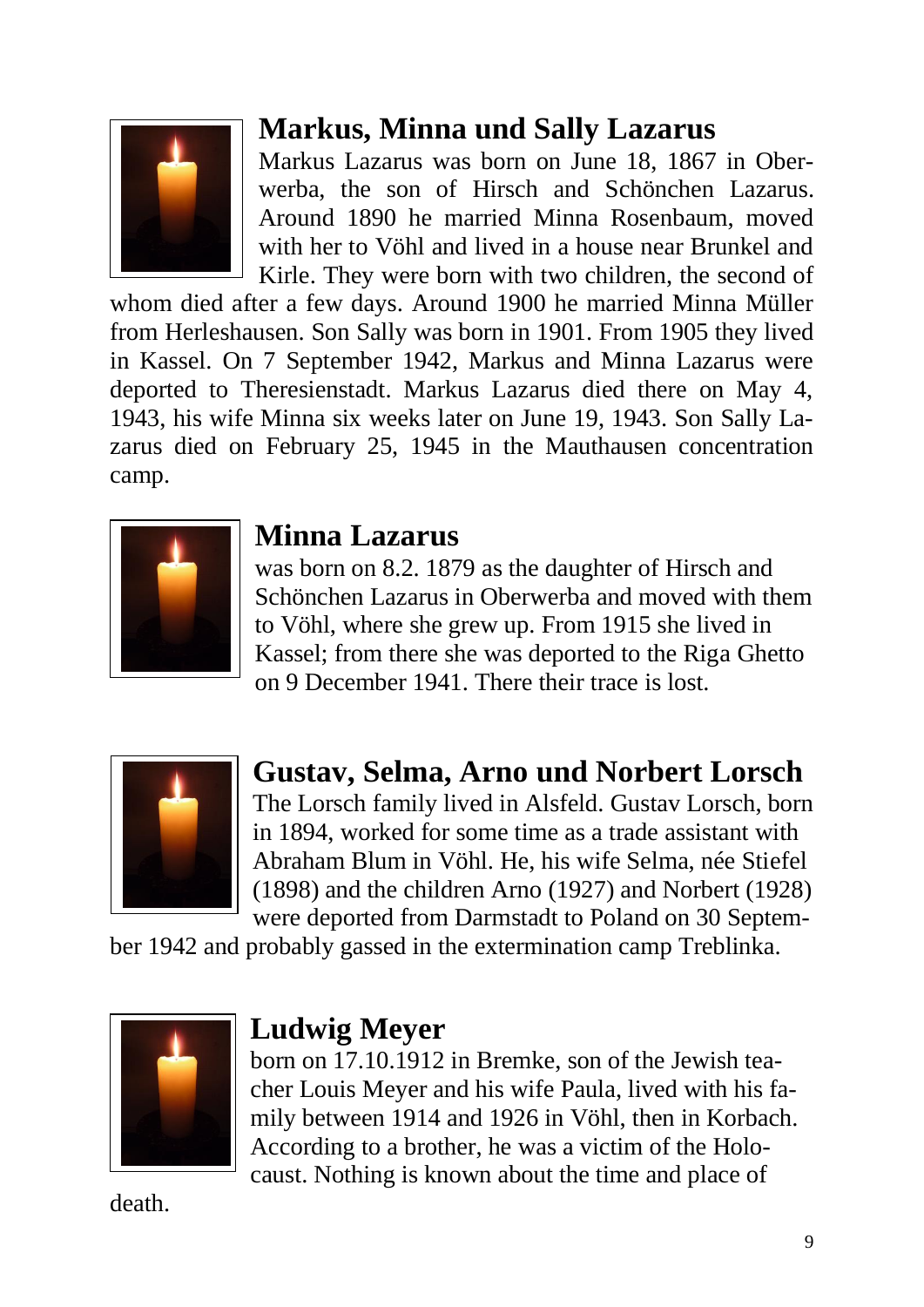

## **Minna Meyer, geb. Kaiser**

was born on October 29, 1864 in Vöhl. In 1889 she married Meier Meyer and lived with him in Bremen. On 8 November 1941, she was interned in the Hamburg Lodge house and probably deported to Minsk on the same day, where the train arrived on 11 November

1941. Probably the already quite old Minna Meyer did not live long. The timing and circumstances of the death are not known.



## **Margot und Minna Mildenberg, geb. Spier**

Minna Spier was born in 1892 in Allendorf an der Lumda. She was the first wife of the Vöhler butcher Albert Mildenberg, had a daughter Margot with him and lived with him in Frankfurt. When he emigrated,

she did not want to accompany him. On 25 March 1942, Minna Mildenberg and her daughter Margot were deported to the Piaski ghetto near Lublin. It is unknown whether they were both killed there or in the extermination camps of Belzec or Sobibor.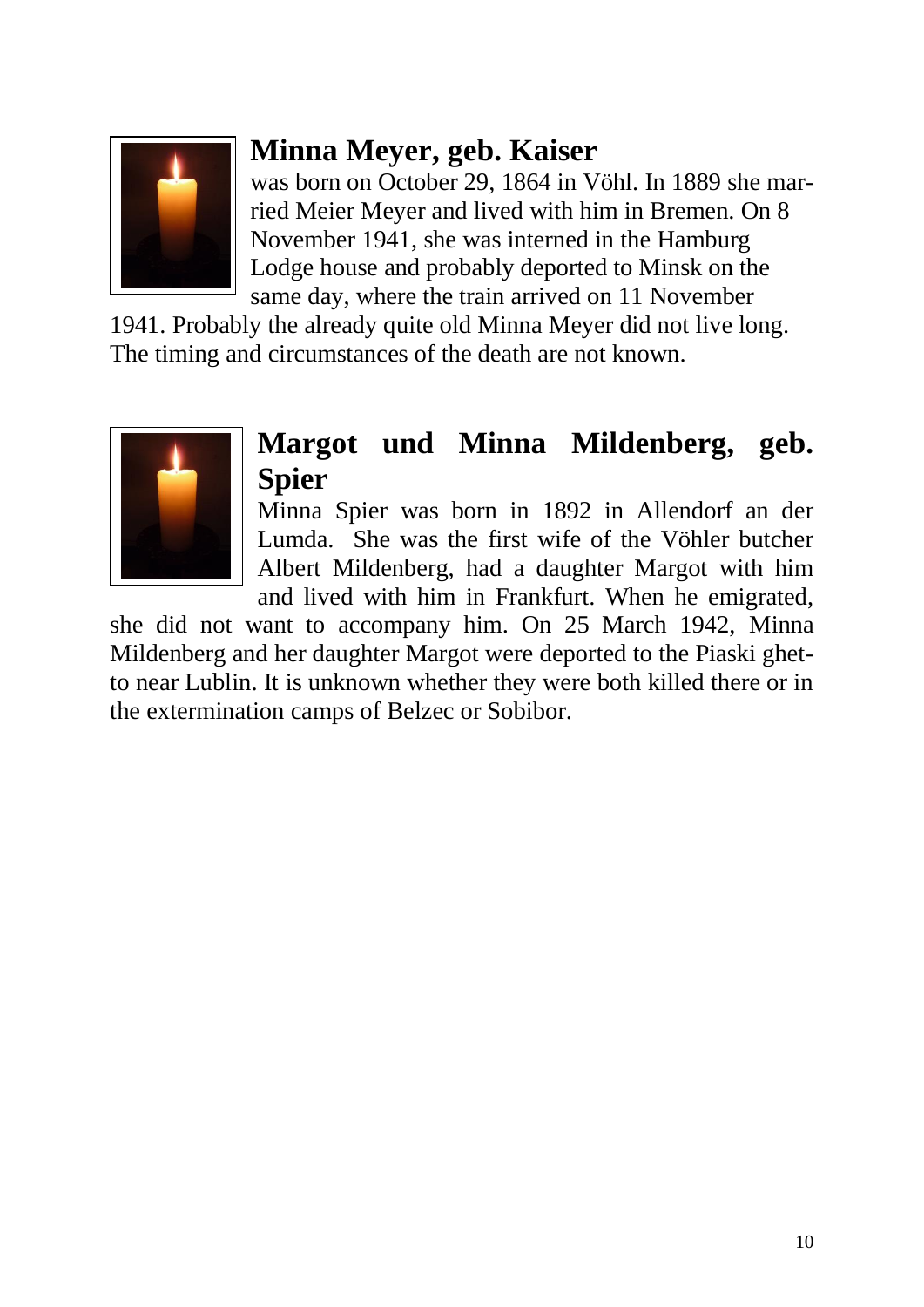

## **Max Mildenberg**

He was born on January 6, 1902, the son of Salomon and Amalie Mildenberg. He spent his youth together with his sister Rosalie in his parents' house in the Mittelgasse. Even as a youth he was an active member of the sports and singing club. In December 1930 he mar-

ried the daughter of an evangelical master craftsman. A daughter was born in the following year. Max Mildenberg ran a mixed goods business, which he had to give up in the mid-1930s; most recently he worked for the company Rohde in road construction and lived with his wife, child and mother in the parents' house.

On 10 November 1938 he was deported via Kassel to Buchenwald. As inmate No. 25388 he lived there in Block 4a until March 1939. Under the condition that he leaves Germany within a year and after his family had paid a large sum to the Kassel SS, he was released home. Max Mildenberg emigrated to Belgium. After the beginning of the "Western Campaign" in the spring of 1940, he was arrested again and imprisoned in several French camps. On 2 September 1942 he was deported by train from Drancy near Paris to Auschwitz, where he was probably gassed on 6 September 1942.



#### **Emanuel und Sophie Nussbaum, geb. Frankenthal**

Sophie Frankenthal was born on June 17, 1889 in Vöhl. She was the sister of Berta Frankenthal. In 1912 she married the merchant Emanuel Nussbaum and had with him the son Joseph and the daughter Siddi. In 1921, she

contributed to the construction of the war memorial for the fallen of world war on the Masloh. The Nussbaums lived in the district of Hünfeld and later moved to Frankfurt. Together with her husband, she was deported to Theresienstadt on 16 September 1942, from there on 23 January 1943 to Auschwitz, where she was then probably killed. On December 23, 1942, her husband Emanuel Nussbaum died in Theresienstadt. She turned 53, he 61.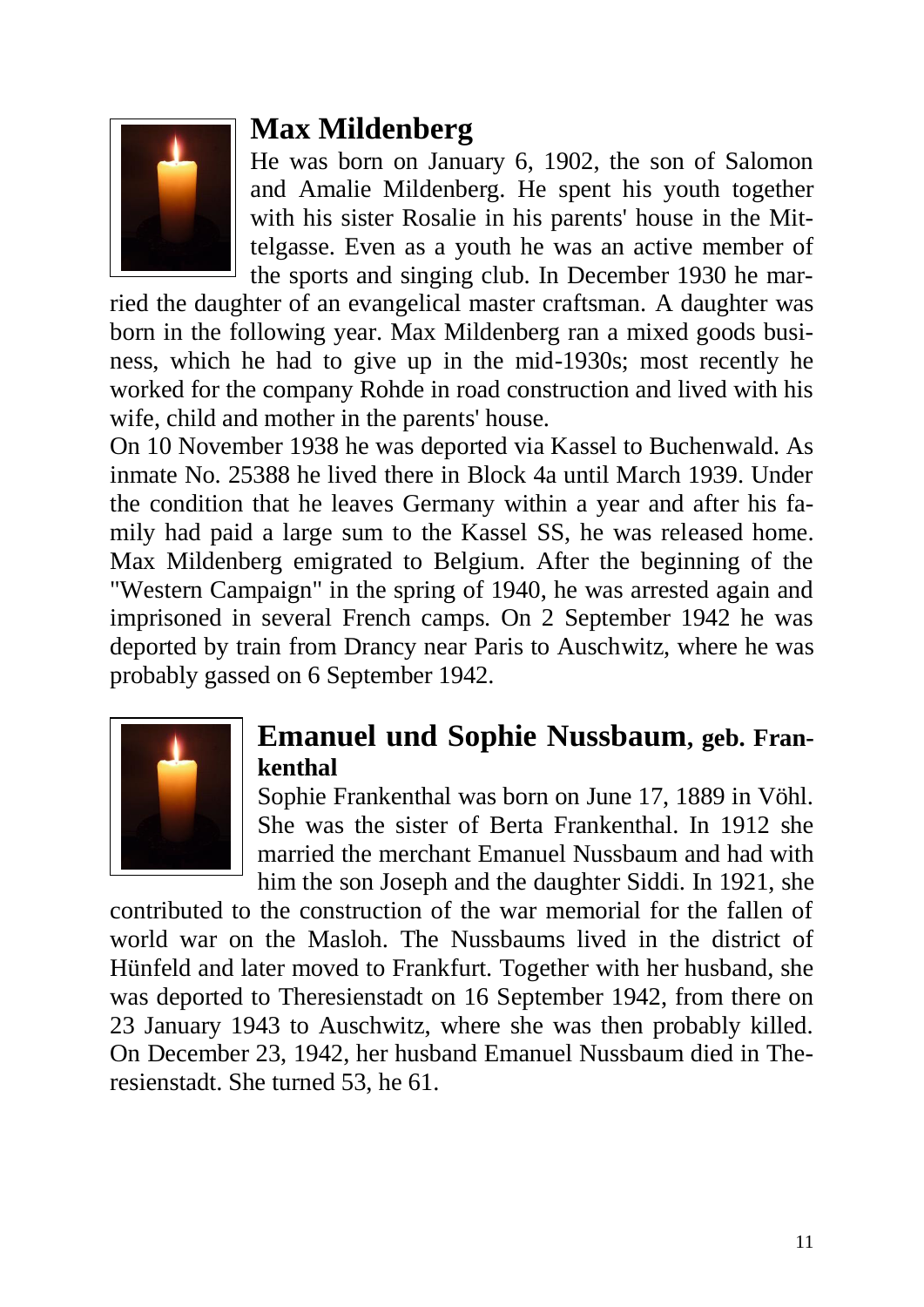

## **Mathilde Scharff, geb. Nußbaum**

She was born in Niederaula in 1893, and from 1910 worked as a "support of the housewife" with Ferdinand and Ida Kaiser in Vöhl. She was deported to an unknown location at an unknown time.



## **Bertha Schiff, geb. Hirsch**

born on August 5, 1875 in the province of Poznan, came at the end of the 19th century together with her husband to Vöhl and lived here in a house in the intersection of Arolser Str./Schulberg, which had been demolished decades ago. In 1912 she moved with her hus-

band to Korbach. On 15 July 1942 she was taken to Kassel, later to Theresienstadt, where she died on 6 May 1944 at the age of 69.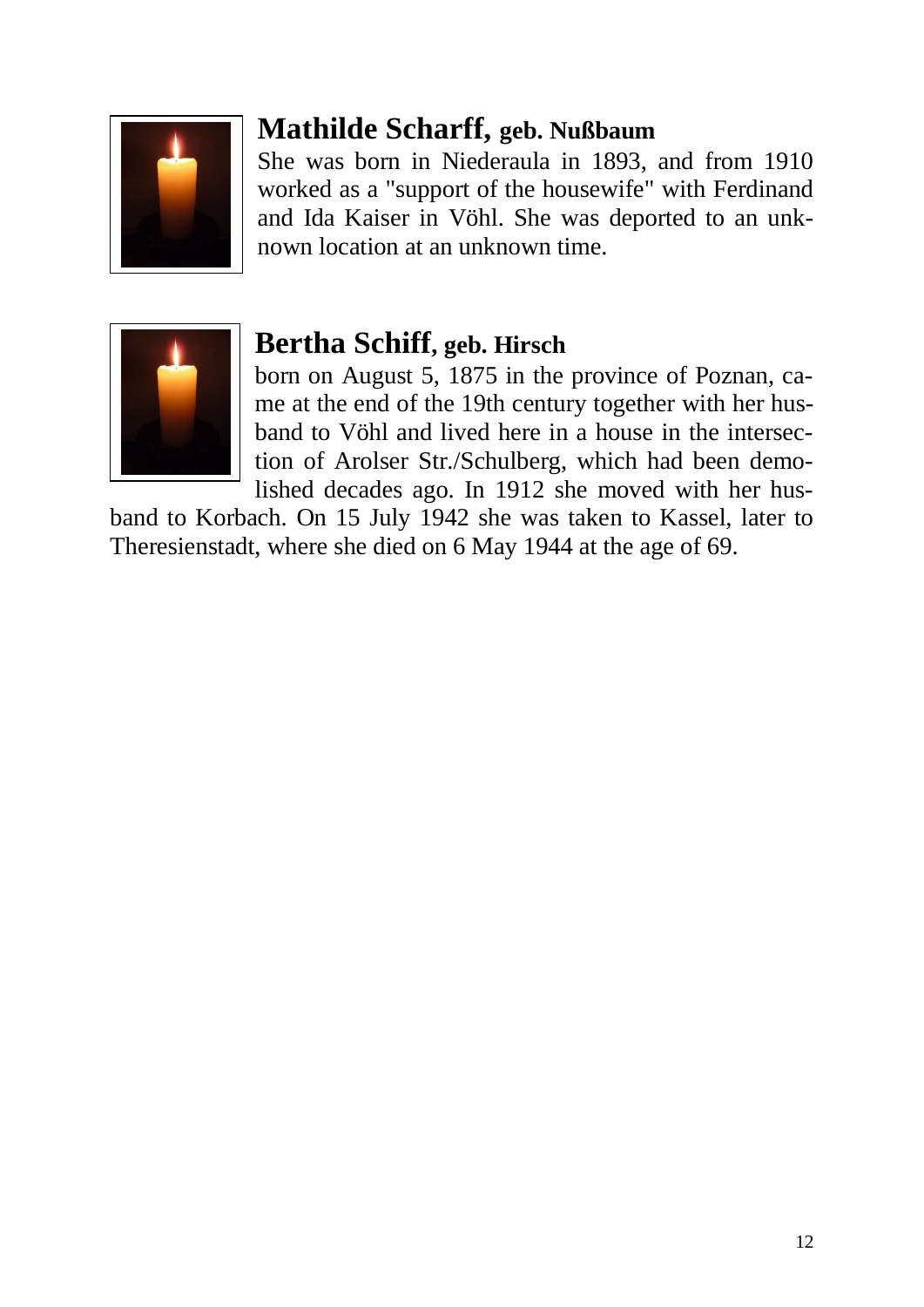

# **Alfred und Hermine Rothschild**

Alfred Rothschild was born on 4 October 1871 in Vöhl as the son of Moritz and Karoline Rothschild, whose Vöhler pedigree dates back at least to 1705. In 1904 he married Hermine Katz, who was born on 4.8.1877 in Korbach. A year later, son Richard was born, who

emigrated to Palestine in 1935 after a short apprenticeship in the Hachschara Grüsen. Alfred Rothschild received the Iron Cross during the First World War, which he often pinned to his chest in the 1930s when he walked through the village.

He owned the inn "Prince Wilhelm"; Wife Hermine cooked for the guests there. In the 1920s and early 1930s he was director of the amateur play group and a member of the Vöhler municipal council. Even in 1933 he still wanted to run for the municipal council, but he had no chance to be elected.

On the night of November 10 to 11, 1938, he was arrested and deported via Kassel to the Buchenwald concentration camp. A week after his return, he died on 13 September 1939 at the age of 67 from the consequences of the concentration camp treatment at the brother-inlaw's house in Korbach. Wife Hermine returned to Vöhl, where she now lived for rent, because Prince William had been "arized".

On May 29, 1942, she disappeared from here. On 1 June she was deported from Kassel via Lublin to Sobibor, where she probably died on 3 June in a gas chamber. Sister Emma and brother Siegfried were part of the same transport.



### **Selma Rothschild**

was born on February 10, 1867 in Vöhl. She was Alfred Rothschild's sister. Until her deportation, she lived on the top floor of the house built by her grandfather Ascher in Arolser Straße. At the beginning of September 1942 she was taken from her apartment, on 6 Sep-

tember she was deported from Itter station to Kassel and then to Theresienstadt. From there she was taken to the Treblinka extermination camp at the end of September, where she was killed in the gas chambers on 1 or 2 October.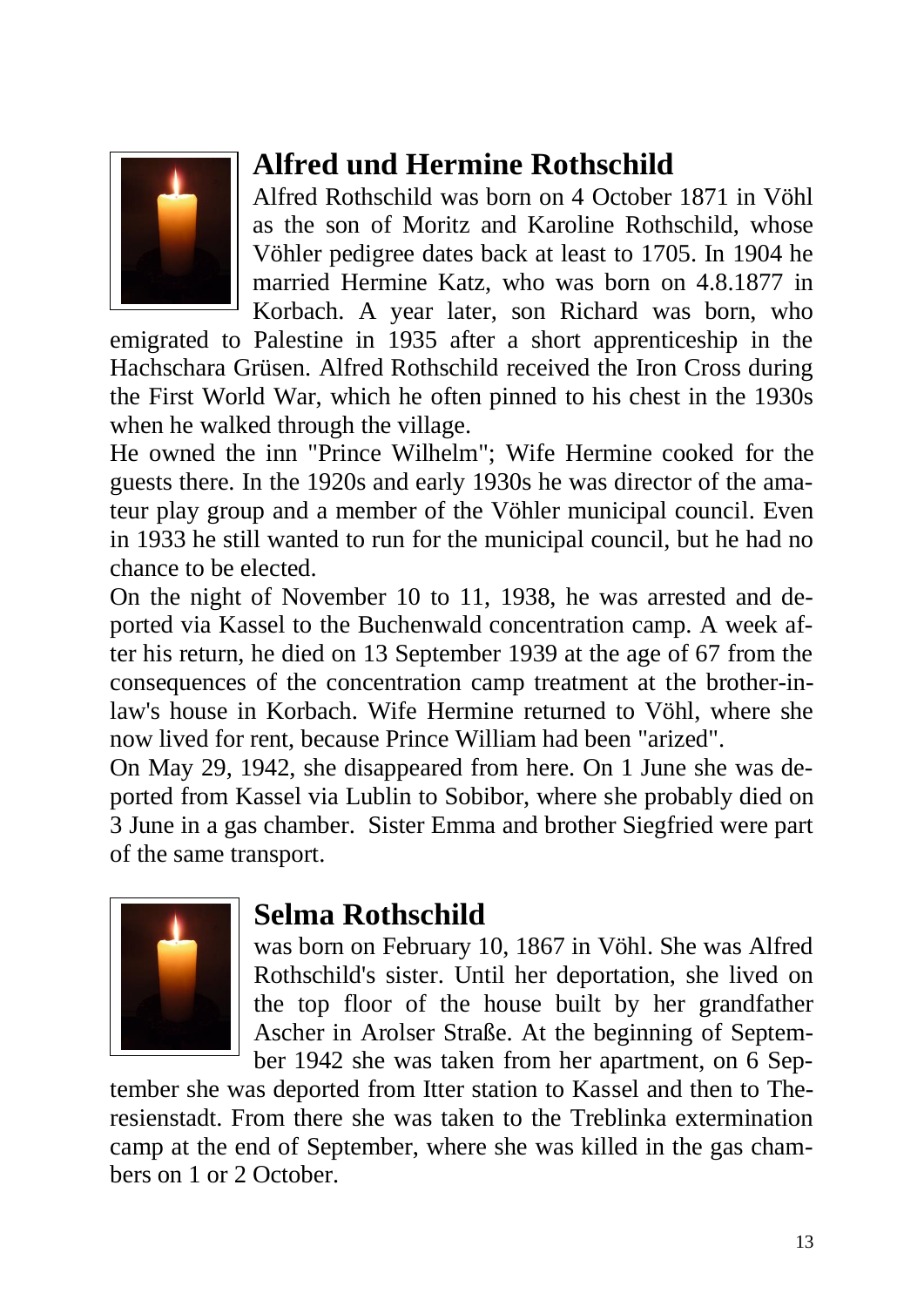

# **Ernst und Berta Schönhof**

Ernst Schönhof was born on 23 June 1864 in Vöhl, the son of Jakob and Rosalie Schönhof. He learned the profession of merchant, married Bertha Östreicher and lived with her in Hamburg. Bertha Schönhof was deported from Frankfurt, Ernst on 27 September from

Darmstadt to Theresienstadt. By that time, his wife had already been dead for a week. Ernst Schönhof also died on 2 November 1942 in Theresienstadt.



### **Louis, Rosa und Ilse Schönthal**

Louis Schönthal was born on 1 April 1895 in Marienhagen, the son of Moses and Regine Schönthal. In 1925 he married Rosa Löwenstein, who was born in Affoldern on 13.12.1902. On 15.11.1927 their daughter Ilse was born to them. They lived in Marienhagen, first in

house no. 50, which burned down in 1928 as a result of a lightning strike, then in house no. 35 on the main road. Louis Schönthal was a trademan by profession. He moved with his family to Herford in 1937. In December 1941 they were deported to Riga. Louis Schönthal is said to have been killed by gunshots during a punitive action. The memorial book of the Federal Archives mentions the 30th June 1942 as the date of his death, but then notes that he was declared dead. A Riga survivor reported that Rosa Schönthal had been shot together with her daughter.



### **Albert und Rosalie Stern**

Rosalie Stern was born on September 22, 1866, Albert Stern on June 22, 1869, as the children of David and Bertha Stern, and lived in Vöhl, where the family has been documented since 1705. They owned houses 1 and 3 in The Middle Lane, where they ran a business.

In the mid-1930s, the siblings sold the Vöhler houses and moved to Frankfurt. On 15 September 1942 they were deported to Theresienstadt. Albert Stern died there at the age of 73 on 31 October 1942, Sister Rosalie on 18 February 1943.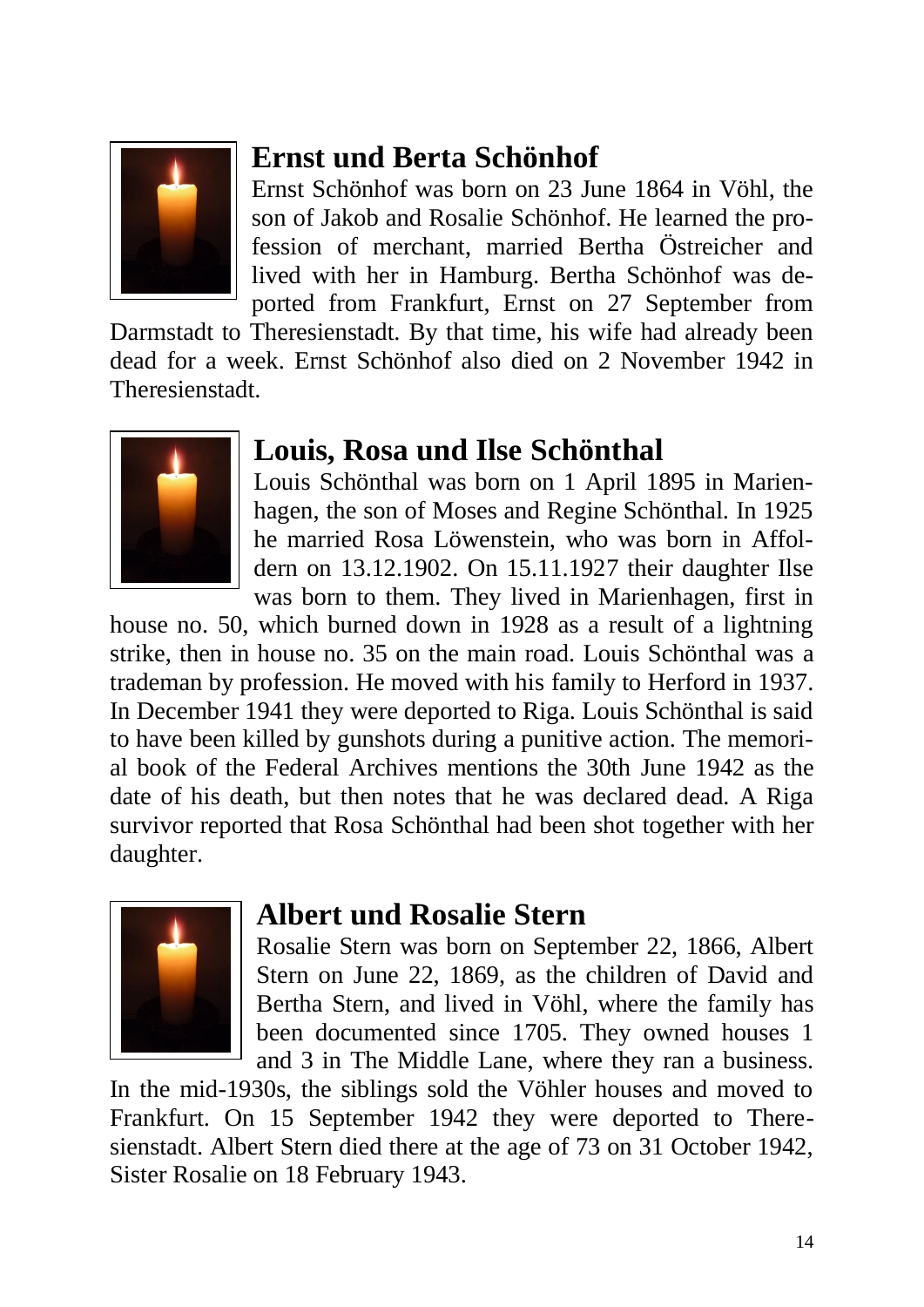

## **Martin, Rosalie und Günter Sternberg**

Rosalie was born on 13.7.1904 in Vöhl, the daughter of the merchant Salomon and his wife Amalie Mildenberg. In May 1931 she married Martin Sternberg from Katzenfurt near Wetzlar, who was one year older, in the Vöhler Synagogue. On 20.8.1932 their son Günter Sieg-

fried was born to them. During the Third Reich they stayed in Vöhl and lived in the Mittelgasse, most recently in Basdorfer Straße. Martin Sternberg could no longer earn his money as a merchant and worked for the company Rohde in civil engineering. In 1938, the family wanted to emigrate, but it did not happen. Rosalie and Martin Sternberg had made contact with their brother Max in the Gurs camp in southern France, and were sentenced to one week in prison in 1941. In the spring of 1942, the family was taken to the collective camp in Wrexen and deported east from there on 1 June. Rosalie and son Günter were gassed on June 3 at the Sobibor extermination camp. Martin Sternberg was taken off the train in Lublin and had to perform forced labor in the Majdanek concentration camp. He died on September 5, 1942, at the age of 39.



### **Bertha, Hugo und Eleonore Strauß**

Bertha Frankenthal was born on 19.10.1858 as the daughter of Selig and Jettchen Frankenthal in Vöhl, where she grew up together with her siblings Hermann, Lina, Bernhard and Julius. In 1889 she married the merchant Jacob Strauss from Eimelrod and had with him

several children, among them the son Hugo, who married Eleonore Reinberg from Kamen in 1921 and had with her the daughter Hanna. The family emigrated from Germany to Amsterdam, but was deported to the Westerbork camp on 20 March 1943 and from there to Auschwitz on 7 September of the same year, where they were killed on 10 September. Only the daughter Hannelore survived.